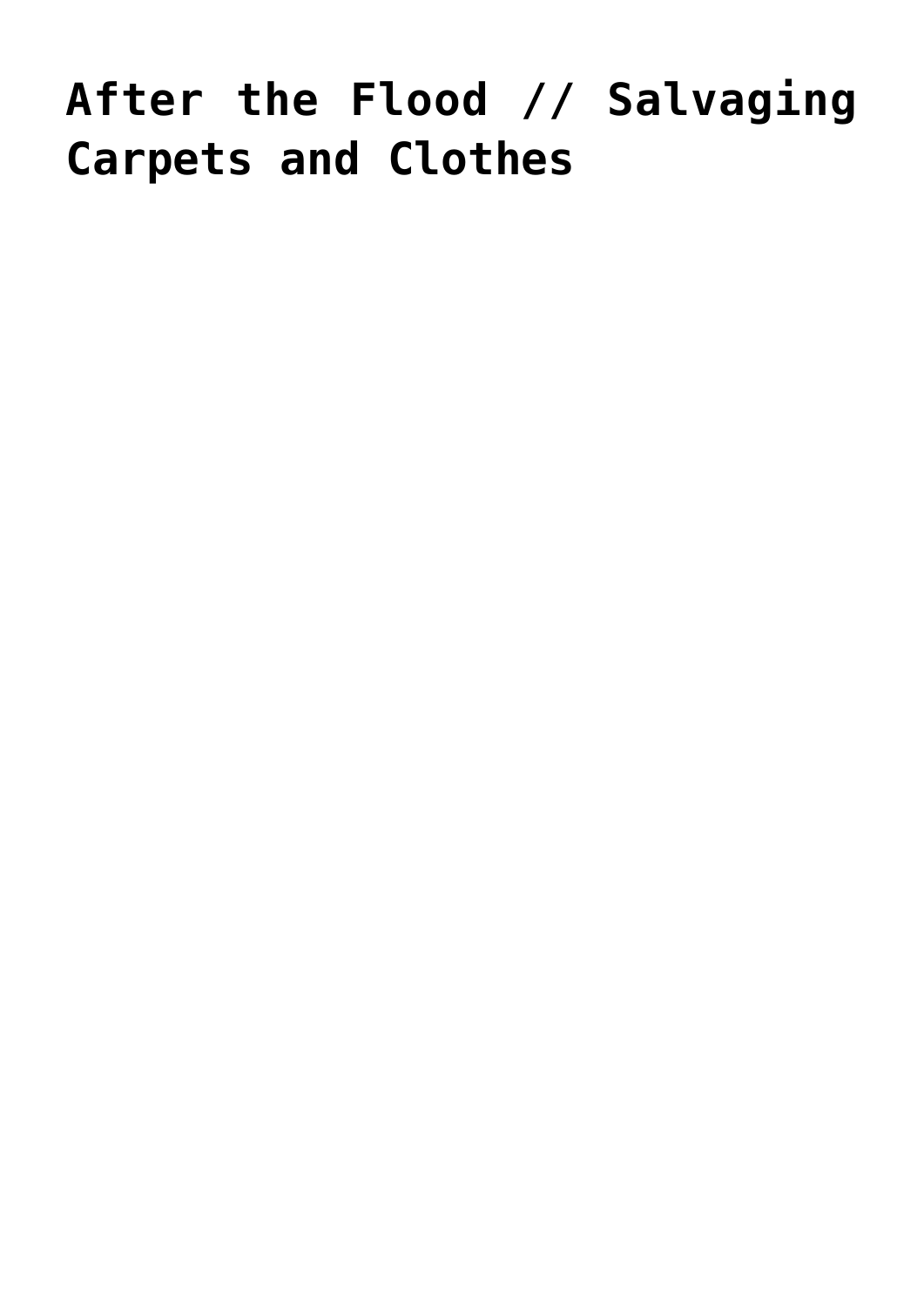## LIVE WELL UTAH

## ASK AN EXPERT:

## NG 8 FOR SA Ð д G CLO  $\Gamma$  S AN 15 ۂ∆ Б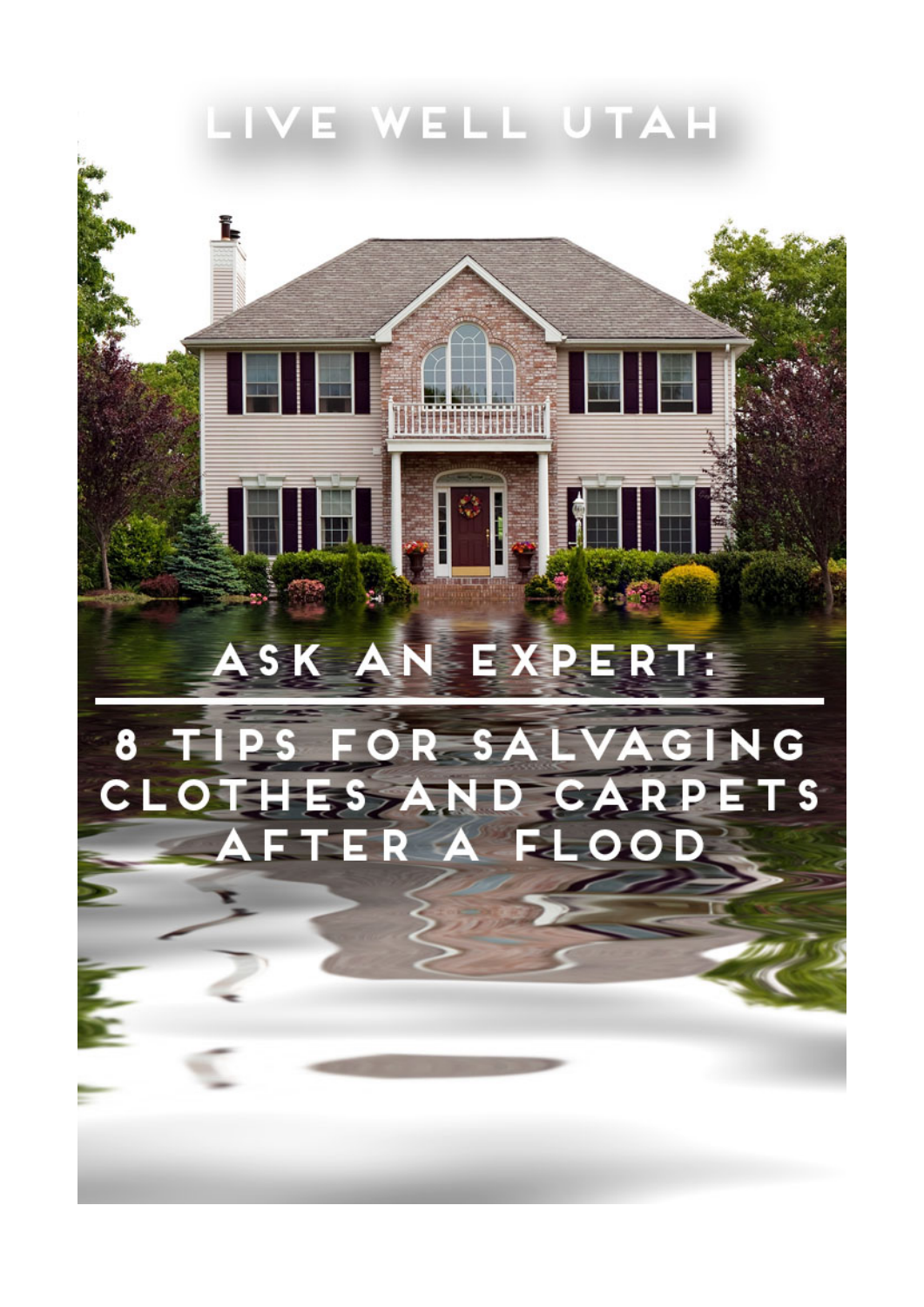*Have you been hit with flooding in your home? Try these eight tips to care for your clothes and carpets after the floodwaters have subsided.*

With heavy snowfall and recent warm temperatures, many Utahns have experienced flooding in their homes. Flood or drain backup water may contain sewage and unknown chemicals that can contaminate carpet and present a health hazard. Water from irrigation leakage or sump pump failure may be less risky, but equally damaging. In addition to carpet damage is clothing and fabric damage and the race against mildew. Consider these tips for cleaning up after a flood.

- 1. For carpet, the first step is to immediately get it off the floor to start drying it and to preserve the wood under the carpet. You may also have to remove the foam carpet padding. If possible, take it out to a driveway or patio to dry. If the carpet is too heavy to move, lift it off the floor and prop it up to allow air to circulate around it. If possible, don't let the carpet completely dry this way if you want to save it, as it will likely be stretched out of shape when it dries. If you are working with contaminated water damage, be sure to wear rubber gloves before handling the carpet.
- 2. Next, clean the floor to minimize odor and mildew. Scrub the floors with hot water and detergent, then rinse them with a bleach solution of one-half cup of bleach per gallon of water.
- 3. Determine if the carpet can be saved. You may need to consult professional carpet cleaners to decide if it is worth saving. Your decision will depend on the source of the water damage. If it is flood water or a sewer backup, your main concern will be sanitation. If the damage is from rain or culinary water, your main concern is preventing mildew. In this case, most rented carpet cleaners should do an adequate job cleaning it.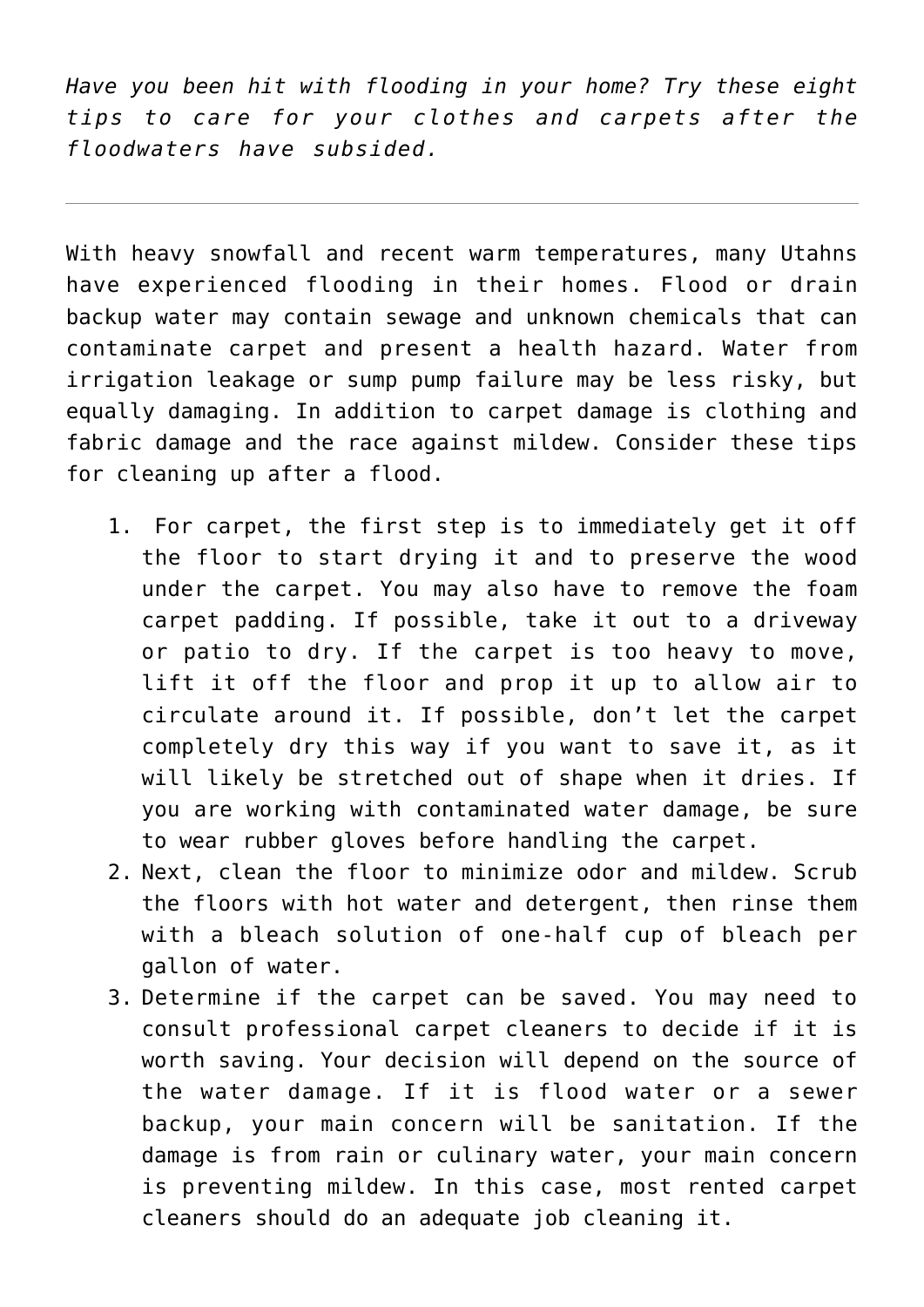- 4. Recovering flood-damaged clothing is a time-sensitive battle in preventing mildew. Most of the dirt can be washed out, but mildew can permanently damage clothes quickly. Be sure to wear rubber gloves when handling wet clothing and fabric.
- 5. Since you likely have more clothes than you can clean all at once or want to have dry cleaned, let everything air dry as quickly as possible. Don't leave clothes in a heap, as this promotes mildew growth. Once dry, shake them out or brush off loose dirt and dried mud. Next separate clothes the way you would for normal washing. Store dry, separated clothes in plastic bags if it is going to take a long period of time to get everything washed.
- 6. Pre-soak clothes in cold water or use the pre-rinse cycle on your washer to remove any additional dirt. Use hot water and detergent to kill germs, and remember to load the washer more loosely than usual since the clothes are extra dirty.
- 7. Wool and delicate items may not tolerate hot water. If you don't want to pay to have them dry cleaned, hand wash them in a basin of warm water using 1-2 tablespoons of heavy duty liquid detergent. Allow to soak for at least 3 minutes and rinse thoroughly.
- 8. Most blankets, throw rugs, bedspreads, quilts and downfilled items can receive the same treatment as clothing, just be sure to carefully support them when they are wet to avoid ripping from the weight of the water.

Cleaning water-damaged areas is often difficult and discouraging work. However, with time and patience, most clothing items with light-to-medium water damage can be salvaged. There's also a good chance that carpet with minimal damage can be saved. For large jobs or major sewer backups, it may be best to contact a disaster cleanup company.